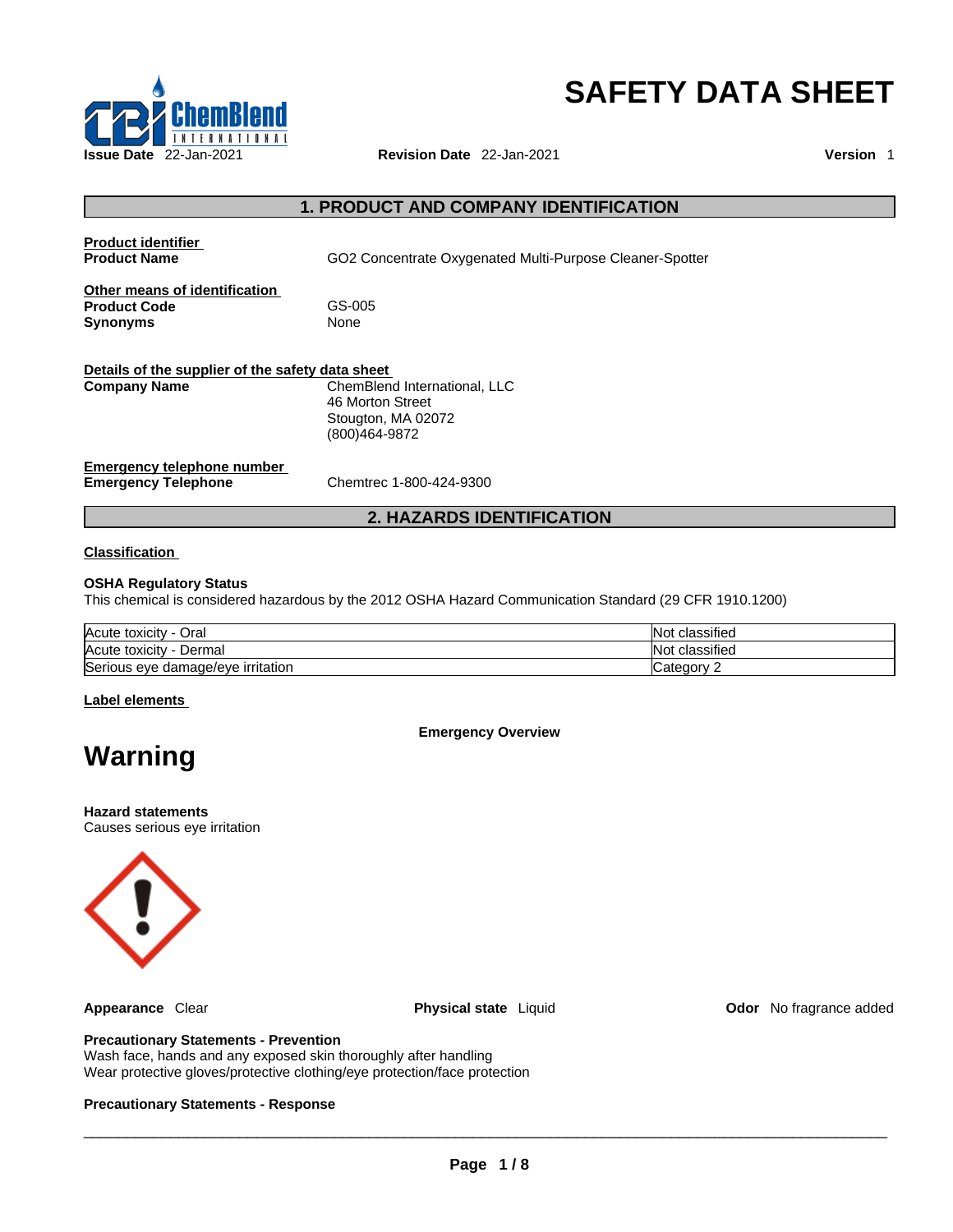#### Specific treatment (see .? on this label)

IF IN EYES: Rinse cautiously with water for several minutes. Remove contact lenses, if present and easy to do. Continue rinsing Immediately call a POISON CENTER or doctor/physician IF ON SKIN (or hair): Remove/Take off immediately all contaminated clothing. Rinse skin with water/shower Wash contaminated clothing before reuse

IF INHALED: Remove victim to fresh air and keep at rest in a position comfortable for breathing

Immediately call a POISON CENTER or doctor/physician

IF SWALLOWED: Rinse mouth. DO NOT induce vomiting

### **Precautionary Statements - Storage**

Store locked up

#### **Precautionary Statements - Disposal**

Disposal should be in accordance with applicable regional, national and local laws and regulations

# **Hazards not otherwise classified (HNOC)**

**Other Information** 

• Toxic to aquatic life with long lasting effects

• Harmful to aquatic life

Unknown Acute Toxicity 0% of the mixture consists of ingredient(s) of unknown toxicity

# **3. COMPOSITION/INFORMATION ON INGREDIENTS**

| <b>Chemical Name</b> | <b>CAS No.</b> | Weight-% | <b>Trade Secret</b> |
|----------------------|----------------|----------|---------------------|
| Surfactant Blend     | Proprietary    | 7-13     |                     |
| Hydrogen Peroxide    | 7722-84-1      | ა-       |                     |
| 1-methoxy-2-propanol | 107-98-2       | -ت       |                     |

\*The exact percentage (concentration) of composition has been withheld as a trade secret.

# **4. FIRST AID MEASURES**

| <b>First aid measures</b>                                   |                                                                                                                                                                                                                         |
|-------------------------------------------------------------|-------------------------------------------------------------------------------------------------------------------------------------------------------------------------------------------------------------------------|
| <b>General advice</b>                                       | Do not breathe dust/fume/gas/mist/vapors/spray. Do not get in eyes, on skin, or on clothing.<br>If symptoms persist, call a physician.                                                                                  |
| <b>Skin Contact</b>                                         | Wash off immediately with soap and plenty of water while removing all contaminated<br>clothes and shoes. If skin irritation persists, call a physician.                                                                 |
| Eye contact                                                 | Immediately flush with plenty of water. After initial flushing, remove any contact lenses and<br>continue flushing for at least 15 minutes. Keep eye wide open while rinsing. If symptoms<br>persist, call a physician. |
| <b>Inhalation</b>                                           | Remove to fresh air. Get medical attention for any breathing difficulty. If symptoms persist,<br>call a physician.                                                                                                      |
| Ingestion                                                   | Rinse mouth. Do NOT induce vomiting. Drink plenty of water. Never give anything by mouth<br>to an unconscious person. If symptoms persist, call a physician.                                                            |
| Self-protection of the first aider                          | Use personal protective equipment as required.                                                                                                                                                                          |
| Most important symptoms and effects, both acute and delayed |                                                                                                                                                                                                                         |
| <b>Symptoms</b>                                             | Any additional important symptoms and effects are described in Section 11: Toxicology<br>Information.                                                                                                                   |
|                                                             | Indication of any immediate medical attention and special treatment needed                                                                                                                                              |
| Note to physicians                                          | Treat symptomatically.                                                                                                                                                                                                  |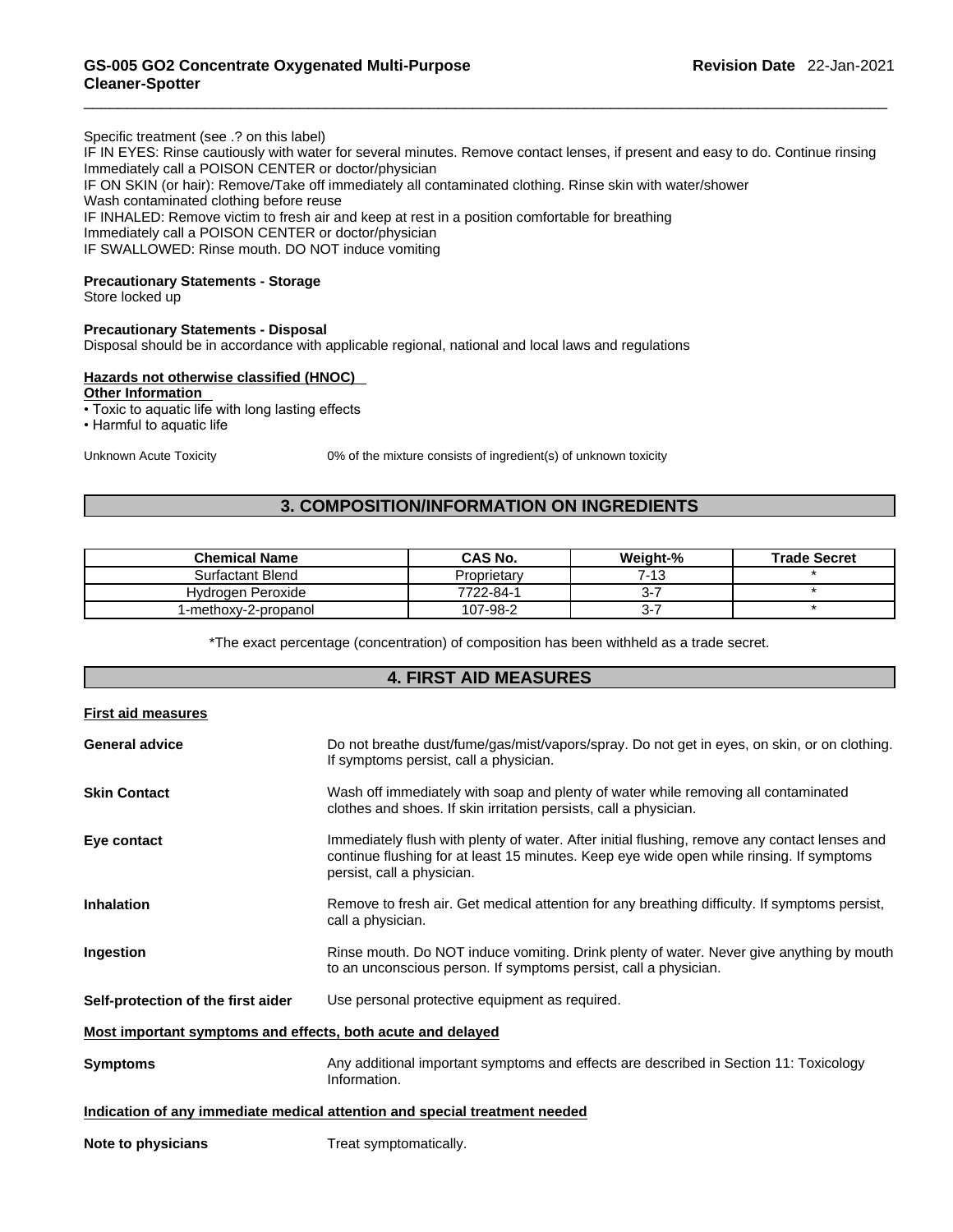#### **5. FIRE-FIGHTING MEASURES**

#### **Suitable extinguishing media**

Use extinguishing measures that are appropriate to local circumstances and the surrounding environment.

**Unsuitable extinguishing media** Caution: Use of water spray when fighting fire may be inefficient.

#### **Specific hazards arising from the chemical**

No Information available.

**Explosion data Sensitivity to Mechanical Impact** None. **Sensitivity to Static Discharge** None.

#### **Protective equipment and precautions for firefighters**

As in any fire, wear self-contained breathing apparatus pressure-demand, MSHA/NIOSH (approved or equivalent) and full protective gear.

### **6. ACCIDENTAL RELEASE MEASURES**

#### **Personal precautions, protective equipment and emergency procedures**

| <b>Personal precautions</b>      | Evacuate personnel to safe areas. Keep people away from and upwind of spill/leak. Use<br>personal protective equipment as required.                                                                                                                   |
|----------------------------------|-------------------------------------------------------------------------------------------------------------------------------------------------------------------------------------------------------------------------------------------------------|
| <b>Environmental precautions</b> |                                                                                                                                                                                                                                                       |
| <b>Environmental precautions</b> | Do not allow into any storm sewer drains, lakes, streams, ponds, estuaries, oceans or other<br>surface water bodies. Should not be released into the environment. Dispose of according to<br>all local city, state and federal rules and regulations. |

**Methods and material for containment and cleaning up**

| <b>Methods for containment</b> | Prevent further leakage or spillage if safe to do so.                                                                                                                                                                                                           |
|--------------------------------|-----------------------------------------------------------------------------------------------------------------------------------------------------------------------------------------------------------------------------------------------------------------|
| Methods for cleaning up        | Cover liquid spill with sand, earth or other non-combustible absorbent material. Cover<br>powder spill with plastic sheet or tarp to minimize spreading. Dam up. Soak up with inert<br>absorbent material. Pick up and transfer to properly labeled containers. |

# **7. HANDLING AND STORAGE**

| <b>Precautions for safe handling</b>                         |                                                                                                                                                                                                                                                                                     |
|--------------------------------------------------------------|-------------------------------------------------------------------------------------------------------------------------------------------------------------------------------------------------------------------------------------------------------------------------------------|
| Advice on safe handling                                      | Avoid contact with skin, eyes or clothing. Wash contaminated clothing before reuse. Do not<br>eat, drink or smoke when using this product. Use with local exhaust ventilation. Use<br>personal protective equipment as required. Do not breathe<br>dust/fume/gas/mist/vapors/spray. |
| Conditions for safe storage, including any incompatibilities |                                                                                                                                                                                                                                                                                     |
| <b>Storage Conditions</b>                                    | Keep out of the reach of children. Keep containers tightly closed in a cool, well-ventilated<br>place. Keep in properly labeled containers.                                                                                                                                         |
| Incompatible materials                                       | None known based on information supplied.                                                                                                                                                                                                                                           |
|                                                              | <b>8. EXPOSURE CONTROLS/PERSONAL PROTECTION</b>                                                                                                                                                                                                                                     |

**Control parameters** 

| Chemical<br>' Name | :GIH | DE. | I IDLH<br><b>NIC</b><br>חכנ |
|--------------------|------|-----|-----------------------------|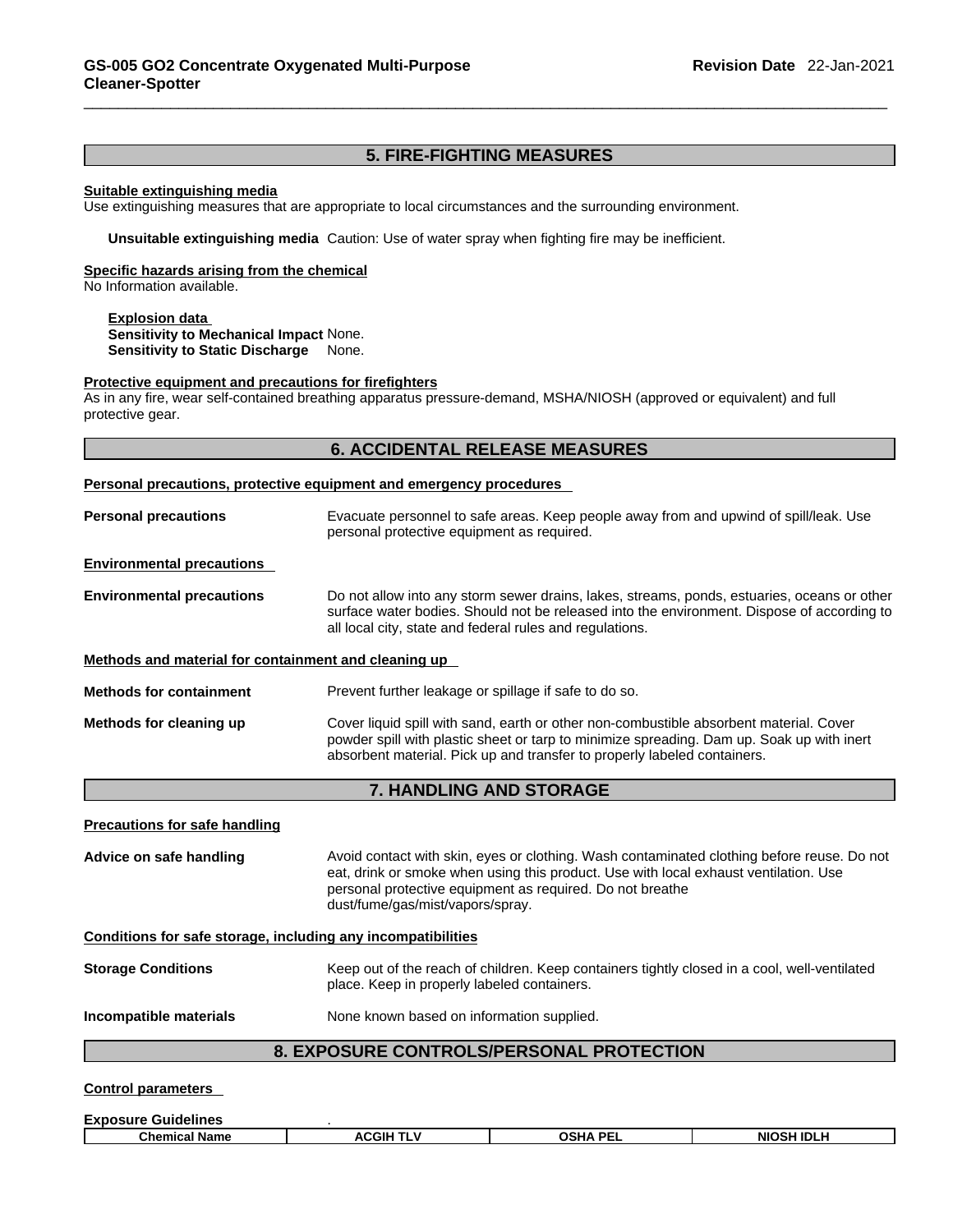| Hydrogen Peroxide                                                     | TWA: 1 ppm               | TWA: 1 ppm                                                                                                           | IDLH: 75 ppm                                                                             |  |
|-----------------------------------------------------------------------|--------------------------|----------------------------------------------------------------------------------------------------------------------|------------------------------------------------------------------------------------------|--|
| 7722-84-1                                                             |                          | TWA: 1.4 mg/m <sup>3</sup>                                                                                           | TWA: 1 ppm                                                                               |  |
|                                                                       |                          | (vacated) TWA: 1 ppm                                                                                                 | TWA: $1.4 \text{ mg/m}^3$                                                                |  |
|                                                                       |                          | (vacated) TWA: 1.4 mg/m <sup>3</sup>                                                                                 |                                                                                          |  |
| 1-methoxy-2-propanol                                                  | STEL: 100 ppm            | (vacated) TWA: 100 ppm                                                                                               | TWA: 100 ppm                                                                             |  |
| 107-98-2                                                              | TWA: 50 ppm              | (vacated) TWA: 360 mg/m <sup>3</sup>                                                                                 | TWA: 360 mg/m <sup>3</sup>                                                               |  |
|                                                                       |                          | (vacated) STEL: 150 ppm                                                                                              | STEL: 150 ppm                                                                            |  |
|                                                                       |                          | (vacated) STEL: 540 mg/m <sup>3</sup>                                                                                | STEL: 540 mg/m <sup>3</sup>                                                              |  |
| NIOSH IDLH Immediately Dangerous to Life or Health                    |                          |                                                                                                                      |                                                                                          |  |
|                                                                       |                          |                                                                                                                      |                                                                                          |  |
| <b>Other Information</b>                                              |                          |                                                                                                                      | Vacated limits revoked by the Court of Appeals decision in AFL-CIO v. OSHA, 965 F.2d 962 |  |
|                                                                       | (11th Cir., 1992).       |                                                                                                                      |                                                                                          |  |
|                                                                       |                          |                                                                                                                      |                                                                                          |  |
| <b>Appropriate engineering controls</b>                               |                          |                                                                                                                      |                                                                                          |  |
| <b>Engineering Controls</b>                                           |                          |                                                                                                                      |                                                                                          |  |
|                                                                       |                          | Showers, Eyewash stations & Ventilation systems.                                                                     |                                                                                          |  |
| Individual protection measures, such as personal protective equipment |                          |                                                                                                                      |                                                                                          |  |
|                                                                       |                          |                                                                                                                      |                                                                                          |  |
| <b>Eye/face protection</b>                                            |                          | Wear safety glasses with side shields (or goggles). Wear a face shield if splashing hazard                           |                                                                                          |  |
|                                                                       | exists.                  |                                                                                                                      |                                                                                          |  |
| Skin and body protection                                              |                          |                                                                                                                      |                                                                                          |  |
|                                                                       |                          | Wear protective gloves and protective clothing. Rubber gloves if prolonged contact and/or<br>handling large volumes. |                                                                                          |  |
|                                                                       |                          |                                                                                                                      |                                                                                          |  |
| <b>Respiratory protection</b>                                         |                          | If exposure limits are exceeded or irritation is experienced, NIOSH/MSHA approved                                    |                                                                                          |  |
|                                                                       |                          | respiratory protection should be worn. Positive-pressure supplied air respirators may be                             |                                                                                          |  |
|                                                                       |                          | required for high airborne contaminant concentrations. Respiratory protection must be                                |                                                                                          |  |
|                                                                       |                          | provided in accordance with current local regulations.                                                               |                                                                                          |  |
|                                                                       |                          |                                                                                                                      |                                                                                          |  |
| <b>General Hygiene</b>                                                |                          | When using do not eat, drink or smoke. Regular cleaning of equipment, work area and                                  |                                                                                          |  |
|                                                                       | clothing is recommended. |                                                                                                                      |                                                                                          |  |
|                                                                       |                          |                                                                                                                      |                                                                                          |  |

# **9. PHYSICAL AND CHEMICAL PROPERTIES**

# **Information on basic physical and chemical properties**

| <b>Physical state</b>             | Liquid                                                 |                  |  |
|-----------------------------------|--------------------------------------------------------|------------------|--|
| Appearance                        | Clear                                                  |                  |  |
| Color                             | <b>Colorless</b>                                       |                  |  |
| Odor                              | No fragrance added                                     |                  |  |
| <b>Odor threshold</b>             | No Information available                               |                  |  |
| <b>Property</b>                   | <b>Values</b>                                          | Remarks • Method |  |
| рH                                | 3.0 - 4.0 in Concentrate, 5.0 - 7.0 At<br>use dilution |                  |  |
| <b>Specific Gravity</b>           | 1.00                                                   |                  |  |
| <b>Viscosity</b>                  | <b>Water Thin</b>                                      |                  |  |
| Melting point/freezing point      | No Information available                               |                  |  |
| <b>Flash point</b>                | $>160$ °F                                              |                  |  |
| Boiling point / boiling range     | < 212 °F                                               |                  |  |
| <b>Evaporation rate</b>           | No Information available                               |                  |  |
| Flammability (solid, gas)         | No data available                                      |                  |  |
| <b>Flammability Limits in Air</b> |                                                        |                  |  |
| <b>Upper flammability limit:</b>  | No Information available                               |                  |  |
| Lower flammability limit:         | No Information available                               |                  |  |
| Vapor pressure                    | No Information available                               |                  |  |
| Vapor density                     | No Information available                               |                  |  |
| <b>Water solubility</b>           | Complete                                               |                  |  |
| <b>Partition coefficient</b>      | No Information available                               |                  |  |
| <b>Autoignition temperature</b>   | No Information available                               |                  |  |
| <b>Decomposition temperature</b>  | No Information available                               |                  |  |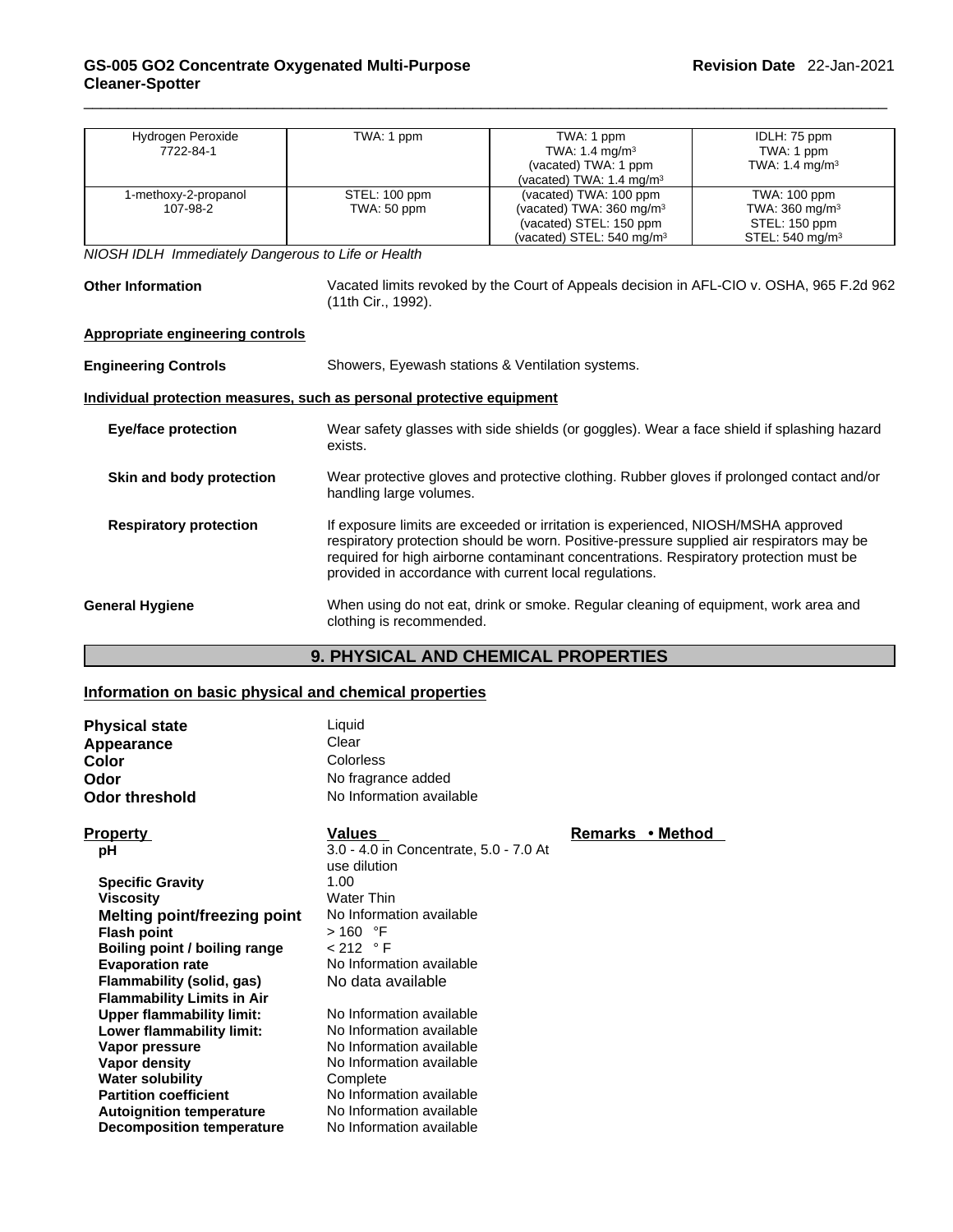# **Other Information**

| <b>Density Lbs/Gal</b> | 8.32 |
|------------------------|------|
| <b>VOC Content (%)</b> |      |

**10. STABILITY AND REACTIVITY** 

#### **Reactivity**

No data available

# **Chemical stability**

Stable under recommended storage conditions.

#### **Possibility of Hazardous Reactions**

None under normal processing.

#### **Conditions to avoid**

Extremes of temperature and direct sunlight.

#### **Incompatible materials**

None known based on information supplied.

#### **Hazardous Decomposition Products**

None known based on information supplied.

### **11. TOXICOLOGICAL INFORMATION**

#### **Information on likely routes of exposure**

#### **Product Information**

| Chemical Name       | Oral LD50 | Dermal LD50                                                                                                                                            | <b>Inhalation LC50</b> |  |
|---------------------|-----------|--------------------------------------------------------------------------------------------------------------------------------------------------------|------------------------|--|
| Ingestion           |           | Do not taste or swallow. Can burn mouth, throat, and stomach. May cause stomach<br>distress, nausea, or vomiting.                                      |                        |  |
| <b>Skin Contact</b> |           | Avoid contact with skin. Contact causes severe skin irritation and possible burns. Prolonged<br>or repeated contact may dry skin and cause irritation. |                        |  |
| Eye contact         |           | Avoid contact with eyes. Causes serious eye irritation.                                                                                                |                        |  |
| <b>Inhalation</b>   |           | Avoid breathing vapors or mists. May cause irritation of respiratory tract.                                                                            |                        |  |

| סווסווווטמו וזמוווס              | VIAI LVJV            | DGHIRI LDJV             | IIIIIalauvii Luju                 |
|----------------------------------|----------------------|-------------------------|-----------------------------------|
| Surfactant Blend                 | $>$ 2000 mg/kg (Rat) | > 2000 mg/kg (Rat)      |                                   |
| Hydrogen Peroxide<br>7722-84-1   | $= 1518$ mg/kg (Rat) | $= 9200$ mg/kg (Rabbit) | $= 2000 \text{ mg/m}^3$ (Rat) 4 h |
| 1-methoxy-2-propanol<br>107-98-2 | = 7200 mg/kg (Rat)   | = 13000 mg/kg (Rabbit)  | = 7500 mg/L (Rat) 6 h             |

#### **Information on toxicological effects**

**Symptoms** No Information available.

#### **Delayed and immediate effects as well as chronic effects from short and long-term exposure**

| <b>Sensitization</b>           | No Information available. |                                                                                          |     |             |  |
|--------------------------------|---------------------------|------------------------------------------------------------------------------------------|-----|-------------|--|
| Germ cell mutagenicity         | No Information available. |                                                                                          |     |             |  |
| Carcinogenicity                |                           | The table below indicates whether each agency has listed any ingredient as a carcinogen. |     |             |  |
| <b>Chemical Name</b>           | <b>ACGIH</b>              | <b>IARC</b>                                                                              | NTP | <b>OSHA</b> |  |
| Hydrogen Peroxide<br>7722-84-1 | A3                        | Group 3                                                                                  |     |             |  |

*ACGIH (American Conference of Governmental Industrial Hygienists) A3 - Animal Carcinogen*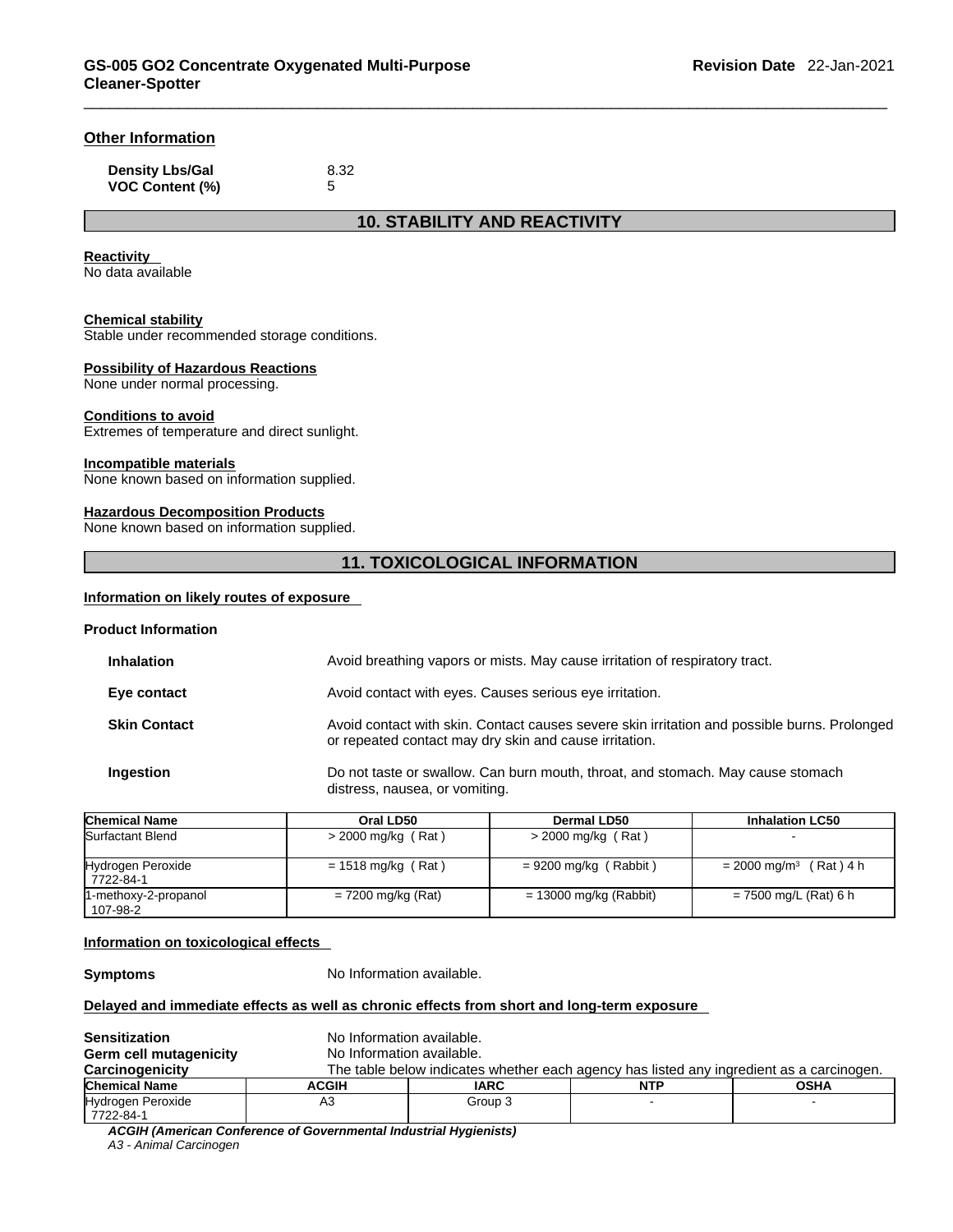| IARC (International Agency for Research on Cancer)<br>Group 3 -Not classifiable as a human carcinogen |                                                                               |
|-------------------------------------------------------------------------------------------------------|-------------------------------------------------------------------------------|
| <b>Reproductive toxicity</b>                                                                          | No Information available.                                                     |
| <b>STOT - single exposure</b>                                                                         | No Information available.                                                     |
| <b>STOT - repeated exposure</b>                                                                       | No Information available.                                                     |
| <b>Chronic toxicity</b>                                                                               | Avoid repeated exposure.                                                      |
| Target organ effects                                                                                  | Central nervous system, EYES, Respiratory system, Skin.                       |
| <b>Aspiration hazard</b>                                                                              | No Information available.                                                     |
| Numerical measures of toxicity - Product Information<br>Unknown Acute Toxicity                        | 0% of the mixture consists of ingredient(s) of unknown toxicity               |
|                                                                                                       | The following values are calculated based on chapter 3.1 of the GHS document. |
| ATEmix (oral)                                                                                         | 10,572.50                                                                     |
| <b>ATEmix (dermal)</b>                                                                                | 16.791.90                                                                     |
| ATEmix (inhalation-dust/mist)                                                                         | 38.10                                                                         |
|                                                                                                       |                                                                               |

# **12. ECOLOGICAL INFORMATION**

#### **Ecotoxicity**

0% of the mixture consists of components(s) of unknown hazards to the aquatic environment

| <b>Chemical Name</b>             | Algae/aquatic plants | Fish                                                                                                                                                              | <b>Crustacea</b>                                |
|----------------------------------|----------------------|-------------------------------------------------------------------------------------------------------------------------------------------------------------------|-------------------------------------------------|
| <b>Surfactant Blend</b>          |                      | 1.2: 96 h Oncorhynchus mykiss<br>mg/L LC50                                                                                                                        | 5.3: 48 h Daphnia mg/L LC50                     |
| Hydrogen Peroxide<br>7722-84-1   |                      | 10.0 - 32.0: 96 h Oncorhynchus<br>mykiss mg/L LC50 static<br>18 - 56: 96 h Lepomis macrochirus<br>mg/L LC50 static<br>16.4: 96 h Pimephales promelas<br>ma/L LC50 | 18 - 32: 48 h Daphnia magna mg/L<br>EC50 Static |
| 1-methoxy-2-propanol<br>107-98-2 |                      | 20.8: 96 h Pimephales promelas q/L 23300: 48 h Daphnia magna mg/L<br>LC50 static                                                                                  | EC50                                            |

#### **Persistence and degradability**

No Information available.

#### **Bioaccumulation**

Bioaccumulative potential.

| <b>Chemical Name</b> | <b>Partition coefficient</b> |
|----------------------|------------------------------|
| 1-methoxy-2-propanol | 0.437<br>- 1                 |
| 107-98-2             |                              |

**Other adverse effects** No Information available

# **13. DISPOSAL CONSIDERATIONS**

#### **Waste treatment methods**

| Disposal of wastes            | Disposal should be in accordance with applicable regional, national and local laws and<br>regulations. |
|-------------------------------|--------------------------------------------------------------------------------------------------------|
| <b>Contaminated packaging</b> | Do not reuse container.                                                                                |

This product contains one or more substances that are listed with the State of California as a hazardous waste.

| <b>Chemical Name</b> | California Hazardous Waste Status |  |
|----------------------|-----------------------------------|--|
| Hydrogen Peroxide    | Toxic                             |  |
| 7722-84-             | Corrosive                         |  |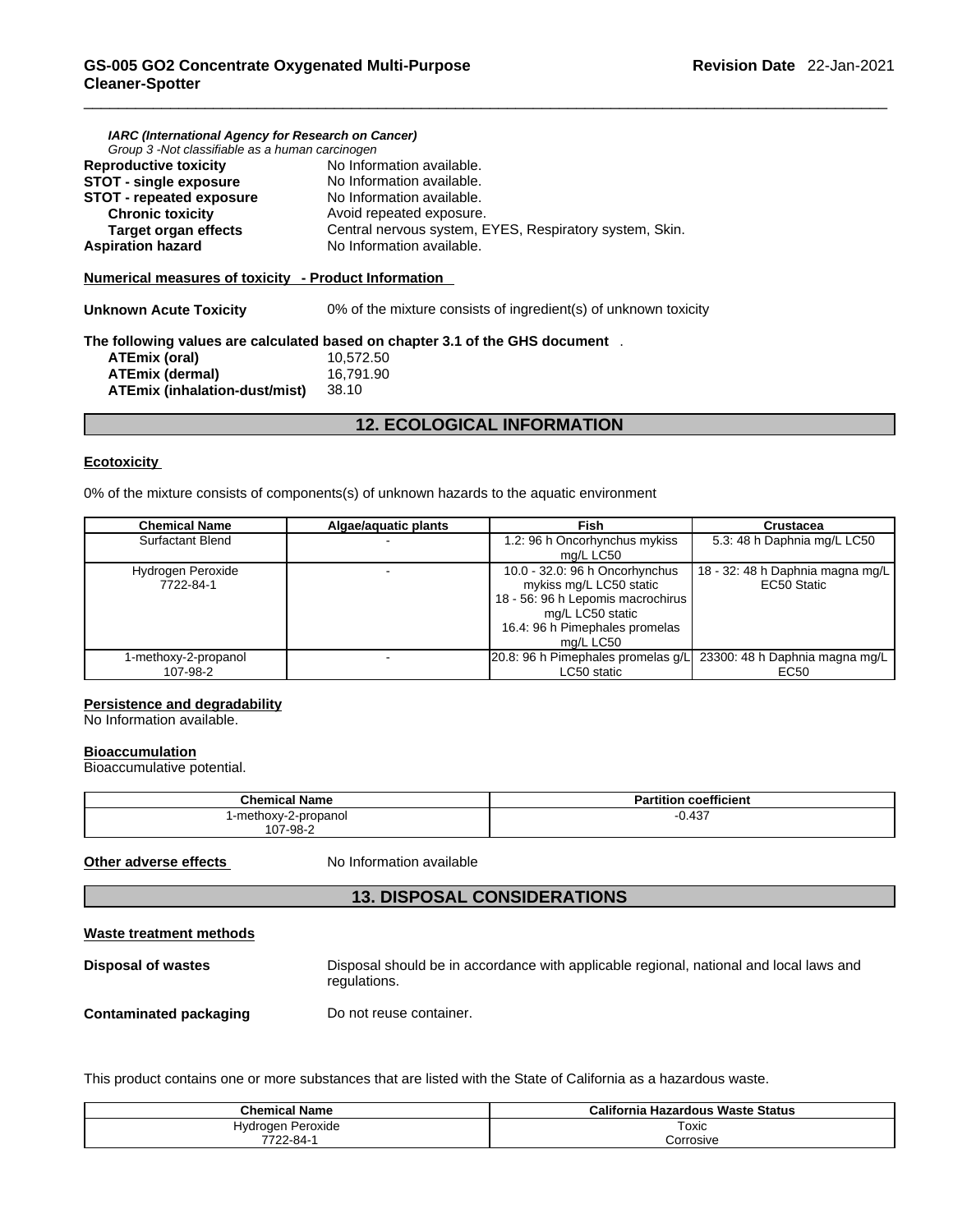| .      |
|--------|
| 71 I I |

# **14. TRANSPORT INFORMATION**

The basic description below is specific to the container size. This information is provided for at a glance DOT information. Please refer to the container and/or shipping papers for the appropriate shipping description before tendering this material for shipment. For additional information, please contact the distributor listed in section 1 of this SDS.

**DOT** Not regulated

**TDG** Not regulated

# **15. REGULATORY INFORMATION**

| International Inventories |          |
|---------------------------|----------|
| <b>TSCA</b>               | Complies |
| <b>DSL/NDSL</b>           | Complies |

#### **Legend:**

**TSCA** - United States Toxic Substances Control Act Section 8(b) Inventory **DSL/NDSL** - Canadian Domestic Substances List/Non-Domestic Substances List

#### **US Federal Regulations**

#### **SARA 313**

Section 313 of Title III of the Superfund Amendments and Reauthorization Act of 1986 (SARA). This product does not contain any chemicals which are subject to the reporting requirements of the Act and Title 40 of the Code of Federal Regulations, Part 372

#### **SARA 311/312 Hazard Categories**

| Acute health hazard               | Yes |  |
|-----------------------------------|-----|--|
| Chronic Health Hazard             | No. |  |
| Fire hazard                       | N٥  |  |
| Sudden release of pressure hazard | No. |  |
| <b>Reactive Hazard</b>            | N٥  |  |

#### **CWA** (Clean Water Act)

This product does not contain any substances regulated as pollutants pursuant to the Clean Water Act (40 CFR 122.21 and 40 CFR 122.42)

#### **CERCLA**

This material, as supplied, contains one or more substances regulated as a hazardous substance under the Comprehensive Environmental Response Compensation and Liability Act (CERCLA) (40 CFR 302)

| <b>Chemical Name</b>    | <b>Hazardous Substances RQs</b> | .A/SARA RQ<br><b>CEDCI</b> | <b>Reportable Quantity (RQ)</b> |
|-------------------------|---------------------------------|----------------------------|---------------------------------|
| l Peroxide<br>Hydrogen, |                                 | 1000 lb                    |                                 |
| 7722-84-                |                                 |                            |                                 |

#### **US State Regulations**

#### **California Proposition 65**

This product has been evaluated and does not require warning labeling under California Proposition 65.

#### **U.S. State Right-to-Know Regulations**

| <b>Chemical Name</b>             | New Jersey | <b>Massachusetts</b> | <b>Pennsylvania</b> |
|----------------------------------|------------|----------------------|---------------------|
| Hydrogen Peroxide<br>7722-84-1   |            |                      |                     |
| 1-methoxy-2-propanol<br>107-98-2 |            |                      |                     |